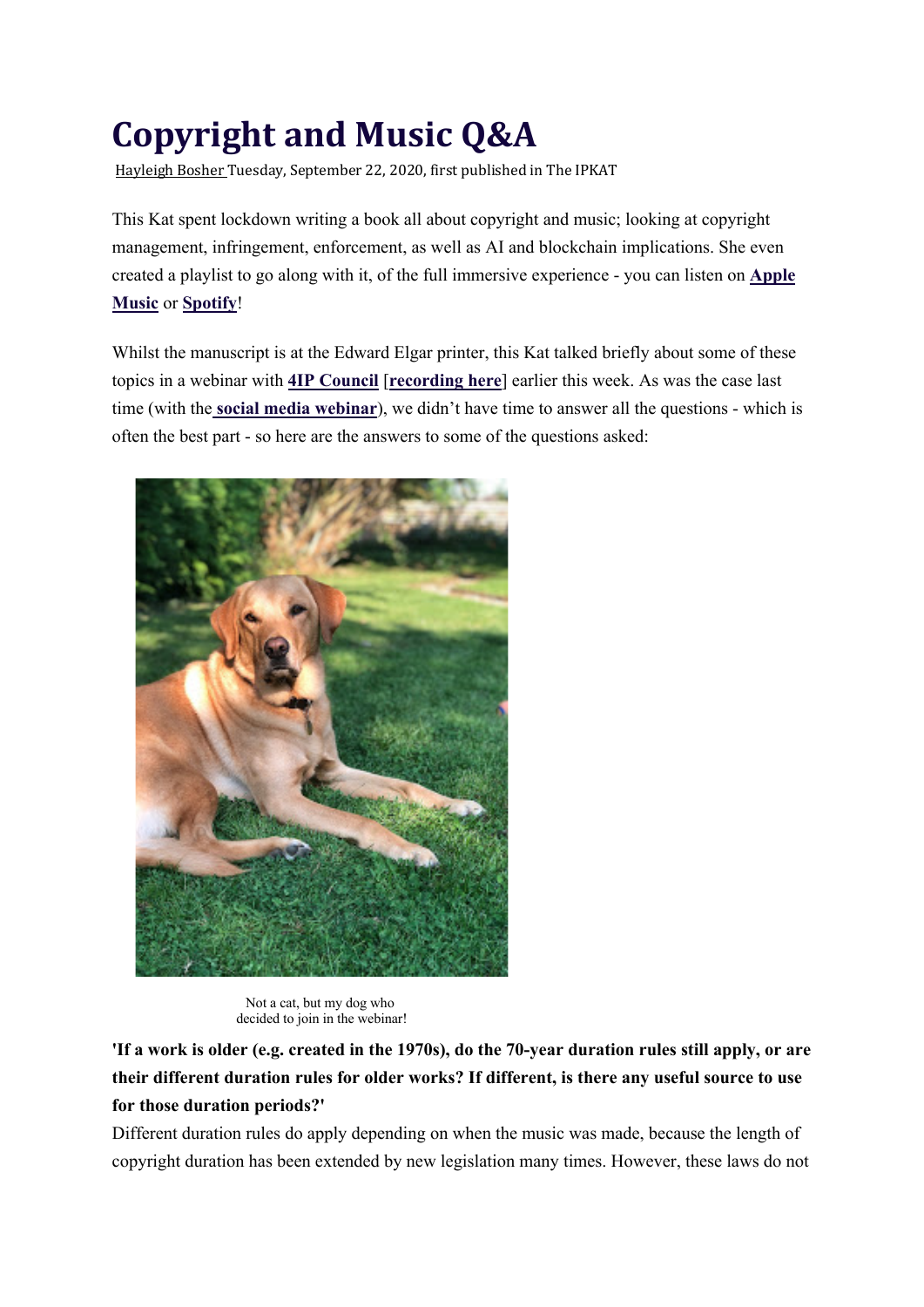apply retrospectively. This was one of the issues in the **Zeppelin case,** because the song in dispute was made in 1967, the 1976 law applied, which effected the scope of the copyright protection.

## **'What are your views on Artificial Intelligence created music? I know in the UK it is starting to be introduced, but it is not such a popular topic in other jurisdictions.'**

My view is that AI doesn't create music, it assists in the creation of music. Regulators are looking at how the law might apply to these situations. There is a WIPO **consultation** as well as the **UK by the IPO**. My view is that we should be looking into the copyright status of the material input into the AI, as well as the output. I suspect that much of the current law, at least in the UK, can apply to these circumstances, but we need to make conscious choices about what that looks like, rather than just applying law that was originally made to address other circumstances.

#### **'What are your thoughts on 'All The Music' initiative?'**

For those not in the loop, **All The Music** is a **project** that used an application to mathematically generate all possible melody combinations, wrote them to MIDI files and published them under a creative commons licence. The researchers did this to try to exhaust all possible melody combinations, in order to overcome the issues of musicians being sued for using substantially similar melodies. Essentially, what they have attempted to do is put all melodies into the public domain in order to give artists more flexibility. My thoughts are that it certainly proves the finite options of melodic combination! However, in terms of its impact on copyright, it is important to remember that copyright is not a monopoly right. It is not illegal to come up with the same melody as someone else. It is only an infringement of copyright to copy someone else's melody. One of the problems, in my view, with current copyright enforcement is the issue of access. There are two parts to this problem. Firstly, that a claim can show access purely through the mediocre (my word, not the judiciaries!) popularity of a song, such as with a few thousand YouTube views. Secondly, the songs can be so similar it can be inferred that there was copying. It is very difficult for a defendant to counter that they have never heard a song, but they can demonstrate their own creative process to rebut such as another original source. And so, if in an event like this, a defendant can show that their source of their melody was All The Music, instead of the alleged other song, it could be that this project can help rebalance the issue of access.

#### **'Isn't copyright connected directly to human creation, though?'**

The justifications for why we have copyright do all center around the creator. However, copyright regulation does not always limit protection only to humans. For example, if you asked David Slater…He's the photographer who settled a case which argued that a **monkey** owned the copyright in a photograph. Another example is that the UK Copyright, Design and Patents Act 1988 states that for computer generated works, the copyright holder is the person who made the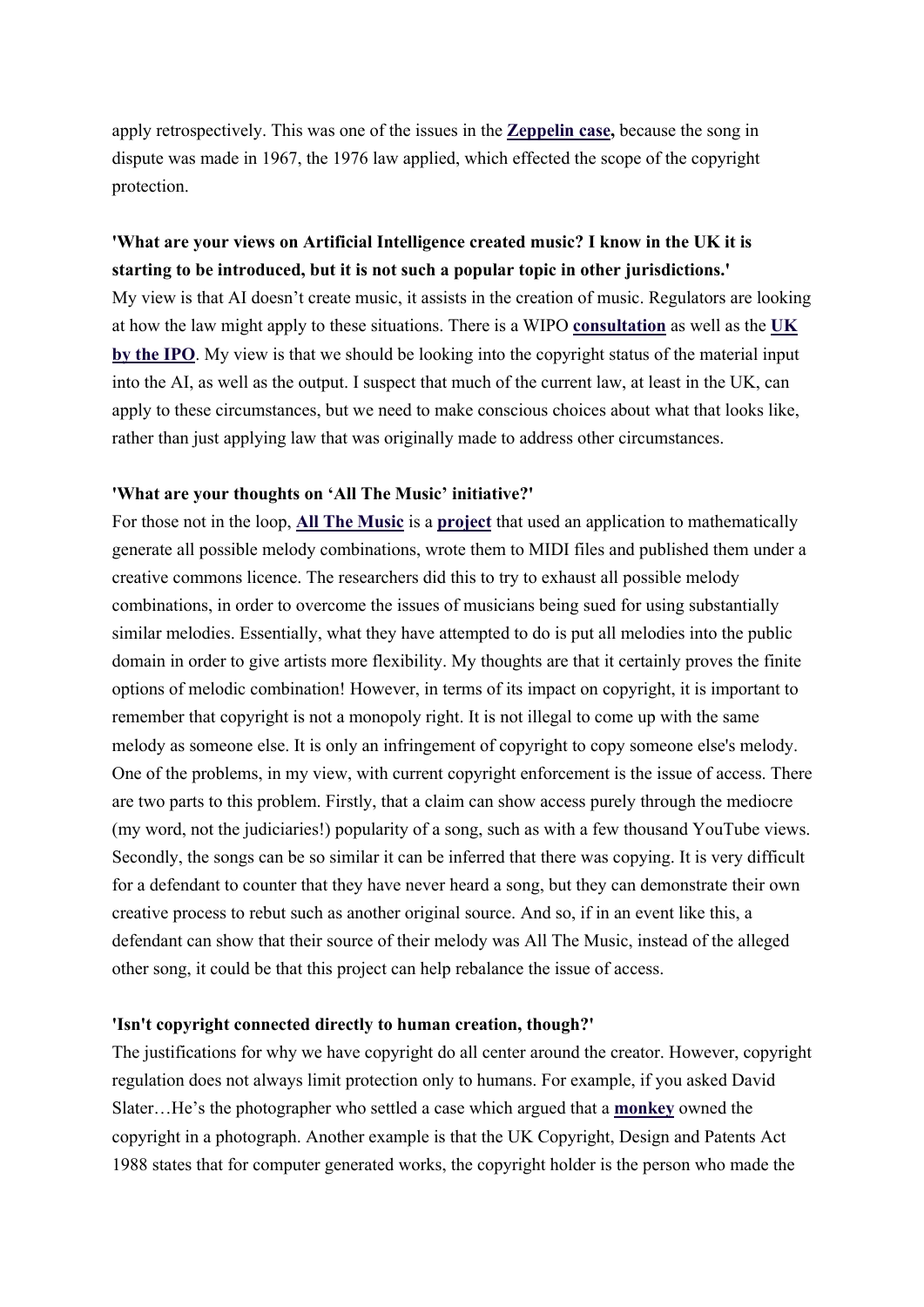arrangements. So, the copyright is linked to the human who made the arrangements rather than the creation.

# **'Are cover versions protected by copyright law?' / 'Please, tell us about copyright in case of song adaptation or revision.'**

Yes, a cover version or adaptation of a song is called a derivative work that could have its own copyright protection. This might be as a new sound recording or in the performance, for example. However, you would still need the permission from the rightsholders to use the song in the first place.

# **'Sampling seems to be a massive part of modern music creation, with lyrics and audio samples. Is it only very high profile and songs that have made large profits that get in trouble?'**

Sampling requires a licence. The type of licence, and the licence fee, depend on the extent of the use and the song you are sampling. In terms of infringement claims, the risk might be higher for high profile artists but at the same time, smaller artists still face disputes. The more important risk of not getting your sample cleared is that a publisher will not distribute it without rights clearance. There have been many examples of songs never being released because the same was not legal.

## **'Can moral rights be assigned?'**

Moral rights cannot be licenced or assigned, but they can be waivered. This means that you can surrender them. This can be for the length of a contract, a specific period of time, or even forever.

#### **'Do the same cases apply to US as UK?'**

No, copyright law is territorial. The Blurred Lines, **Led Zeppelin**, and **Katy Perry** cases were all in the US. Although their law is similar, the assessment of what constitutes a substantial part is different from the way that judges decide it in the UK.

# **'If a creator offers music with a CC0 license, can he/she withdraw the license later on time? For example, once he/she is aware of its commercial use.'**

**Creative Commons** Licenses are irrevocable, so no.

## **'Can you briefly talk about the collecting societies (e.g. PRS) and how those work?'**

Collecting societies are a vital source of income for rightsholders. These organisations, such as **PRS for Music,** collect and distribute royalties to the rightsholders who have signed up as members. They do this by issuing licences to places such as pubs, bars, restaurants, and night